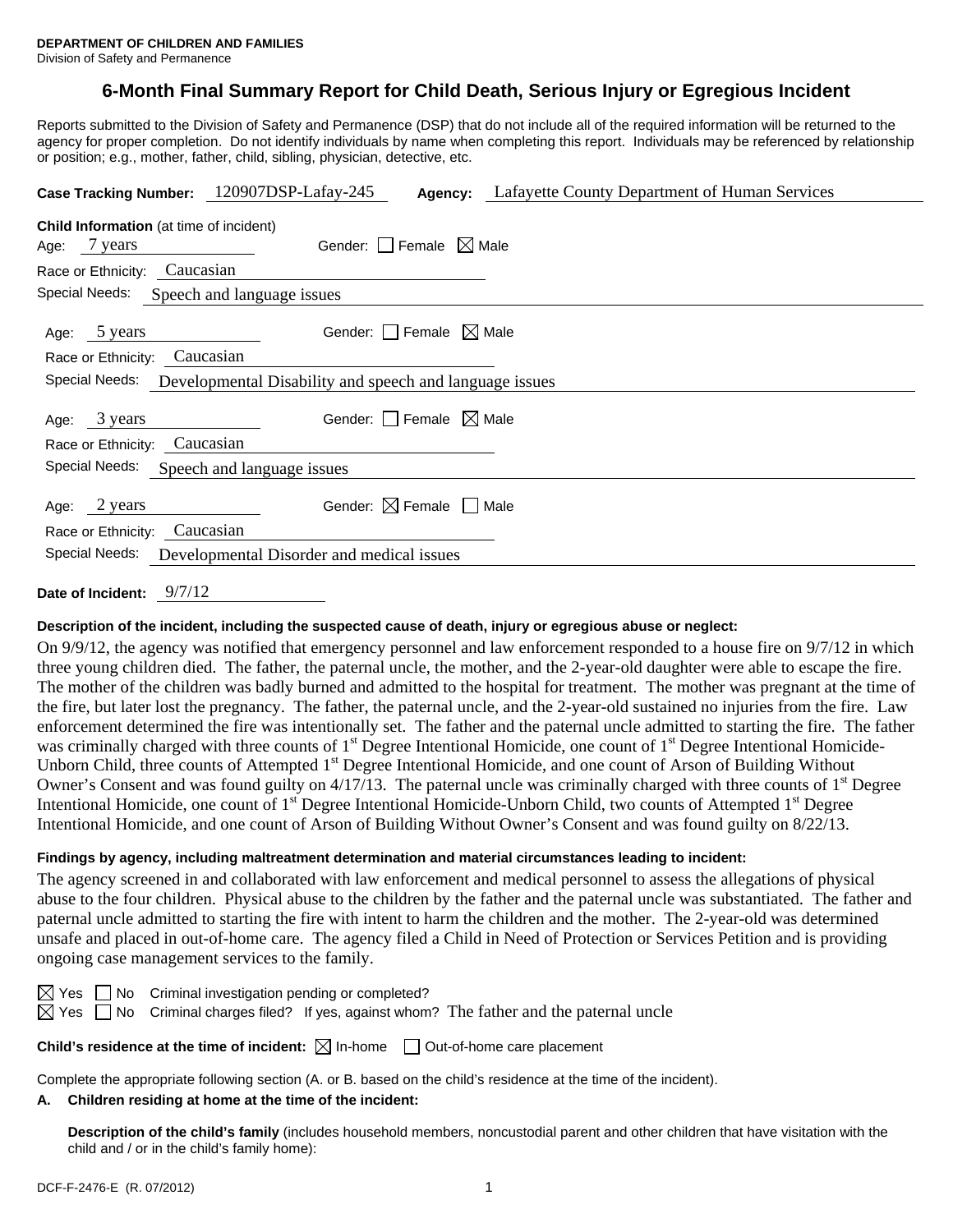The home consisted of the mother, the father and the four children.

**Tes**  $\boxtimes$  **No** Statement of Services: Were services under ch. 48 or ch. 938 being provided to the child, any member of the child's family or alleged maltreater at the time of the incident, including any referrals received by the agency or reports being investigated at time of incident?

**If "Yes", briefly describe the type of services, date(s) of last contact between agency and recipient(s) of those services, and the person(s) receiving those services:** 

N/A

**Summary of all involvement in services as adults under ch. 48 or ch. 938 by child's parents or alleged maltreater in the previous five years:** (Does not include the current incident.) None

**Summary of actions taken by the agency under ch. 48, including any investigation of a report or referrals to services involving the child, any member of the child's family living in this household and the child's parents and alleged maltreater.** (Does not include the current incident.)

(Note: Screened out reports listed in this section may include only the date of the report, screening decision, and if a referral to services occurred at Access. Reports that do not constitute a reasonable suspicion of maltreatment or a reason to believe that the child is threatened with harm are not required to be screened in for an initial assessment, and no further action is required by the agency.)

On 9/27/02, the agency screened in a report of abuse to the mother when she was a minor by a non-caregiver. The allegation was substantiated and the family was referred to community services.

On 1/27/03, the agency screened in a report of abuse and neglect to the mother when she was minor by her father and by a non-caregiver. The allegations were substantiated and the family was opened for ongoing services with the agency.

On 9/6/07, the agency screened out a report of neglect by the parents.

On 1/7/08, another county agency screened in a report of neglect by the parents. The allegation was unsubstantiated and the family was referred to community services.

On 9/5/08, another county agency screened out a report of neglect by the parents.

On 5/4/11, the agency screened out a report of neglect by the parents.

On 3/8/12, the agency screened in a report of abuse and neglect by the parents. The allegations were unsubstantiated and the agency closed the case.

On 4/9/12, the agency screened out a report of neglect by the parents.

On 5/7/12, the agency screened out a report of neglect by the parents.

#### **Summary of any investigation involving the child, any member of the child's family and alleged maltreater conducted under ch. 48 or ch. 938 and any services provided to the child and child's family since the date of the incident:**

The agency screened in and assessed the allegations of physical abuse to the children. Physical abuse to the children by the father and the paternal uncle was substantiated. The 2-year-old was determined unsafe and placed in out-of-home care. The agency filed a Child in Need of Protection or Services Petition and is providing ongoing case management services to the family.

# **B. Children residing in out-of-home (OHC) placement at time of incident:**

**Description of the OHC placement and basis for decision to place child there:**

# **Description of all other persons residing in the OHC placement home:**

**Licensing history:** Including type of license, duration of license, summary of any violations by licensee or an employee of licensee that constitutes a substantial failure to protect and promote the welfare of the child.